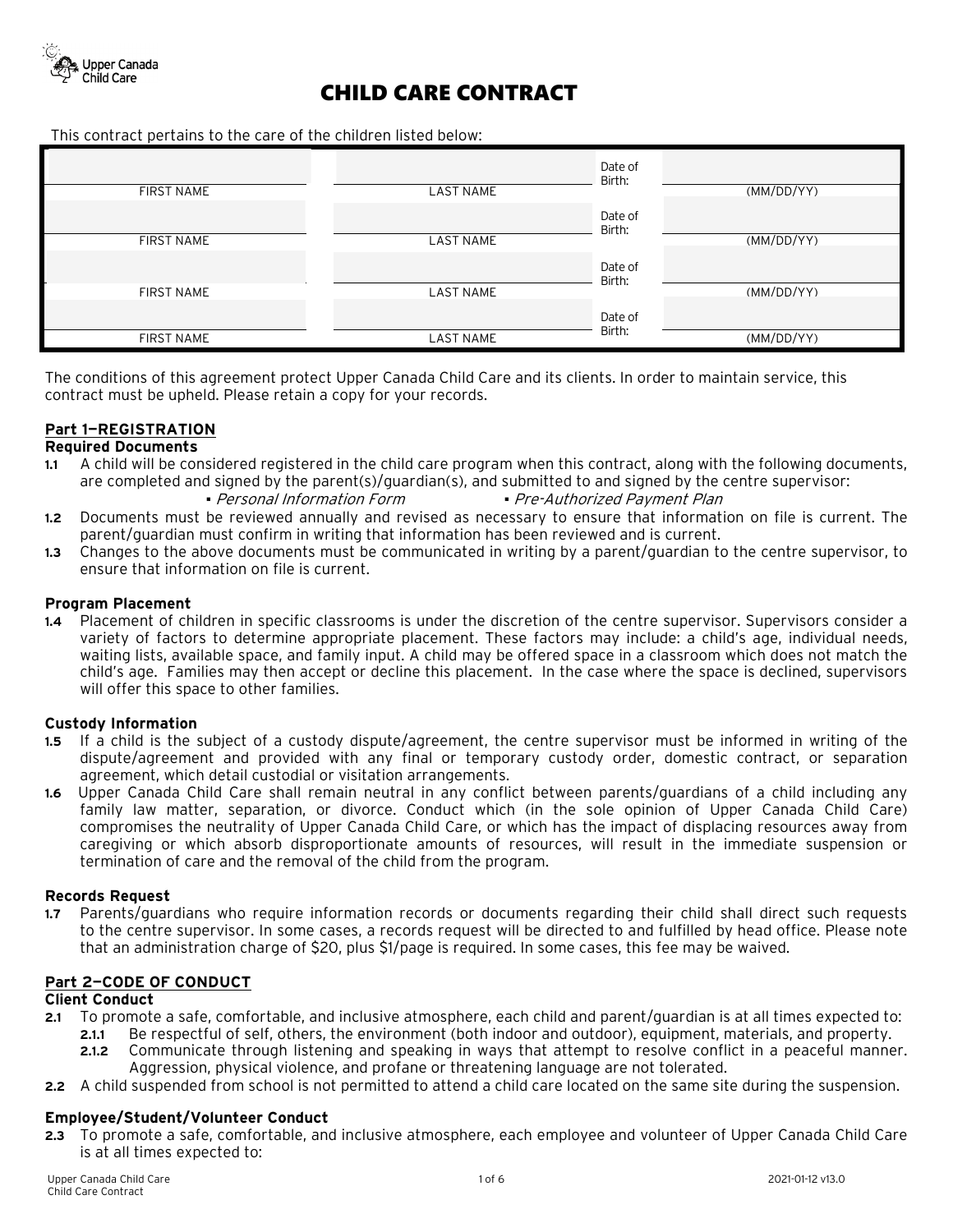

- **2.3.1** Uphold the core values of Upper Canada Child Care: Safety, Respect, Support, Trust, and Professionalism.
- **2.3.2** Follow approaches to child guidance that are outlined in Upper Canada Child Care's Program Statement. All staff, students, and volunteers are regularly mentored and monitored to ensure that approaches, and strategies, are implemented in a manner which reflects the organization's core values.
- **2.3.3** Encourage children to act in a respectful manner, appropriate to their developmental age and stage. Selfregulation is promoted and children are allowed to experience the logical consequences of their behaviour within safe limits.

## **Code of Conduct Contravention/Termination of Service**

- **2.4** Upper Canada Child Care is committed to achieving the successful participation of all children and working in partnership with all parents/guardians. Any child/parent/guardian's behaviour that contravenes the Code of Conduct, compromises the safe provision of care, or that violates the terms or conditions of the *Child Care Contract* will be addressed promptly.
- **2.5** Contraventions to the Code of Conduct may result in any or all of the following actions:
	- Documentation of incidents Meeting with appropriate parties Referral to/consultation with outside agencies
		- Request for payment to reimburse Alteration to the terms of damages to property service
- Suspension/termination of service without notice
- **2.6** The centre supervisor in conjunction with the regional director will review and determine whether the frequency and severity of a child/parent/guardian's behaviour warrants the termination of service. The centre supervisor will notify the Children's Services consultant of the review if applicable.
- **2.7** Upper Canada Child Care reserves the right to terminate care if the parent/guardian has not upheld the terms of contract, or if Upper Canada Child Care determines it does not have sufficient resources to provide adequate care. In the case where care is terminated, outstanding fees will be collected.
- **2.8** Upper Canada Child Care reserves the right to set-off amounts owing to Upper Canada Child Care from any deposits held including but not limited to arrears for fees and/or reimbursement for damaged property.

## **Part 3—OPERATIONS**

## **Hours of Operation**

- **3.1** The hours of operation are posted in the child care centre. Upper Canada Child Care is closed on the following days:
	- New Year's Day **Family Day**  Good Friday **Easter Monday (UCCC Professional Development) •** Victoria Dav **Civic Holiday Labour Day Thanksgiving Day**  Christmas Day Boxing Day
		- Canada Day

# **NOTE: When December 24th (Christmas Eve) falls on a weekday, our centres will close at 3:00 p.m.**

## **Closures**

- **3.2** Should a closure be mandated by a board of education (e.g. for repairs and maintenance), the centre will advise families of any changes and options for alternate care as soon as possible.
- **3.3** Unexpected closures due to circumstances beyond the control of Upper Canada Child Care may result in the inability to provide services within regular hours of operation.

## **Arrival and Departure**

**3.4** Daily, the parent/guardian must sign their child in upon arrival and out upon departure by initialing the classroom attendance log, and make direct contact with program staff in the room.

#### **Release of Children**

- **3.5** Children will be released to the care of authorized persons **who are a minimum of 16 years of age** and are listed on the *Personal Information Form*. The parent(s)/quardian(s) must inform staff in writing, of any changes in the pickup arrangement for their child, and advise the authorized person that they will be required to show photo identification in order to assume responsibility for the child.
- **3.6** Children will **not** be permitted to arrive at or leave the child care program unless accompanied by a parent/guardian or authorized person.

## **Responsibility for Children**

**3.7** While on centre premises, prior to transfer of care to centre staff (sign-in) and after transfer of care from centre staff (sign-out), the parent/guardian/authorized person is considered solely responsible for the well-being of the child. Any injury sustained by a child on centre premises while in the care of the parent/guardian/authorized person is not the responsibility of Upper Canada Child Care.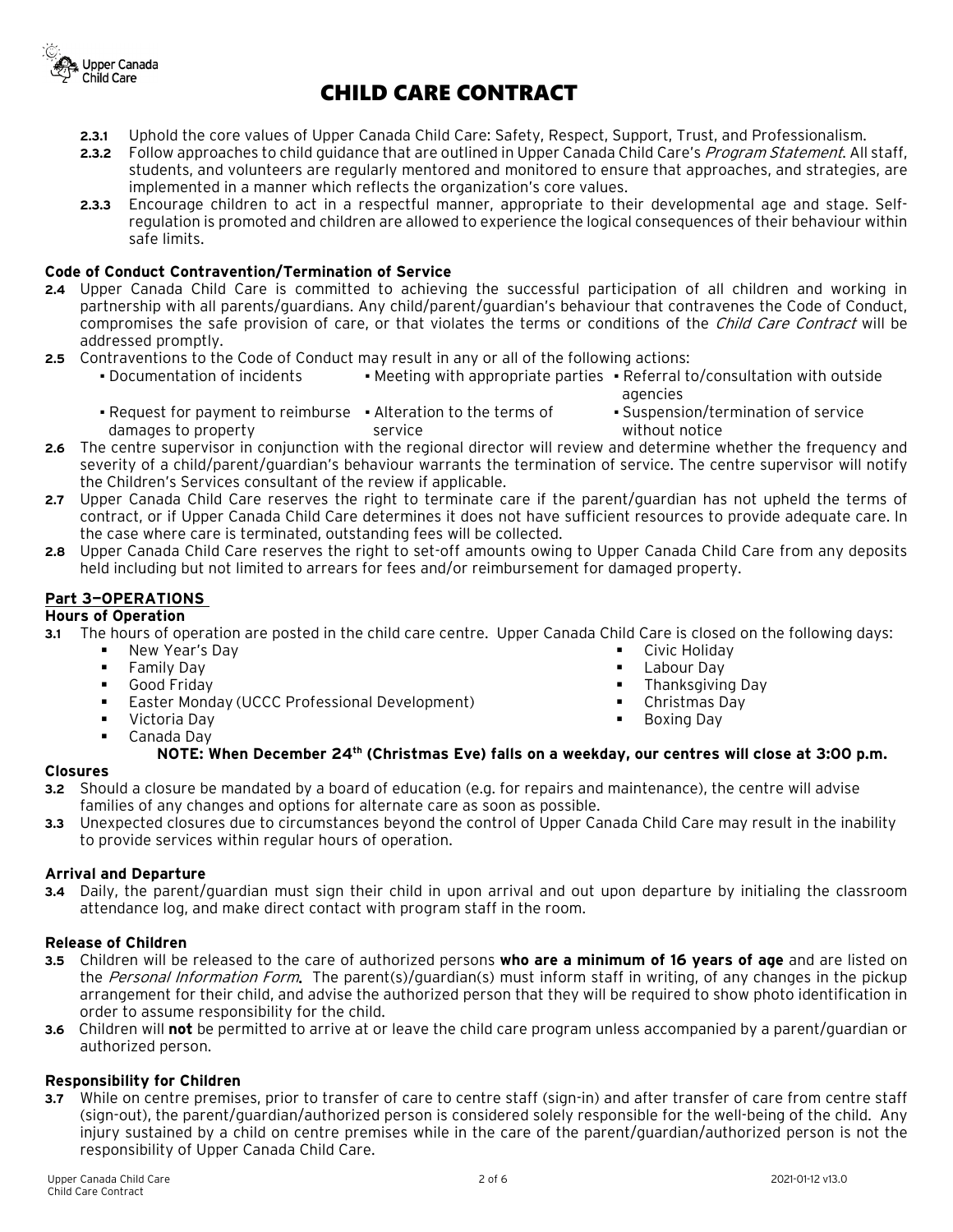

#### **Communication**

- **3.8** Information such as staff names, planned activities, menus, and community resources is posted within the centre. Daily contact between parents/guardians and educators/staff may be supplemented by meetings, social events, emails, newsletters, and workshops as available.
- **3.9** Families are encouraged to inquire about opportunities to participate in our program in ways which reflect their interests and talents, as well as to participate in special events and field trips. Any parent/guardian participating in a volunteer capacity will be required to meet the criteria stipulated regarding volunteers (see 3.11).

#### **Family Satisfaction Survey**

**3.10** Parents/guardians are invited to complete an annual confidential family satisfaction survey to assist Upper Canada Child Care in evaluating its staff and programs. Parent/guardian concerns should be addressed to the centre supervisor or our head office at any time.

## **Students and Volunteers**

**3.11** Prior to interacting with children, all students and volunteers are required to provide confirmation of a clear *Police* Vulnerable Sector Check (individuals 18 years and older), verification of up-to-date immunization, and a recent TB skin test (if required by the region). Students and volunteers are directly supervised by staff at all times and will not be left alone with the children at any time.

#### **Late Pick Up Fees and Procedures**

- **3.12** A late pick up fee will be charged for time that staff is required to stay with a child after centre closing, and must be paid immediately to the staff present at the time. Late fees are posted in the centre.
- **3.13** If staff are unable to reach the parent(s)/guardian(s) or the emergency contact(s) by 7:00 p.m., the police and Children's Aid Society may be contacted.

#### **Electronics and Valuables**

**3.14** As per Upper Canada Child Care's Technology and Interactive Media Use Policy, personal electronic devices (e.g., cell phones, iPads, video games etc.) are restricted at child care as they hinder social interactions and programs. Valuables should not be brought to the centre. The centre is not responsible for loss of, or damage to, any valuables.

## **Part 4—HEALTH AND WELL-BEING**

#### **Clothing and Personal Items**

**4.1** Children should be dressed in clothing suitable for physical activity, the weather, and the season. Parents/guardians are asked to provide a second set of labeled clothes for each child. Clothing should be such that it encourages selfdressing. All personal items should be labelled with the child's name. The centre is not responsible for lost items.

#### **Illness**

- **4.2** Regional Public Health Units establish the regulations which Upper Canada Child Care centres follow regarding the exclusion of ill children from the program.
- **4.3** Children exhibiting signs and symptoms of illness should remain at home until they are well enough to fully participate in the program.
- **4.4** Should a child become ill during the day, the parent(s)/guardian(s) will be contacted to pick up their child. Staff will provide the parent(s)/guardian(s) with information regarding when their child may return to the centre according to guidelines established by local Public Health Units (Recommended Exclusion Guidelines for Common Communicable Illnesses posted on the Upper Canada Child Care website.)
- **4.5** Parents/guardians are asked to report to staff any child's absence.

#### **Administration of Medication**

- **4.6** If necessary, qualified staff will administer prescription medication to children, in accordance with provincial legislation. This requires that the parent/guardian:
	- **4.6.1** Provide written medical authorization including the dosage and times/circumstances any medication is to be given.
	- **4.6.2** Provide medication in the original container/packaging, clearly labelled with the child's name, name of the medication, dosage, the dates of purchase and expiry, and instructions for storage and administration of the medication. (A pharmacist can be asked to divide the dosage into two containers).
	- **4.6.3** Ensure that non-prescription medications are accompanied by a doctor's note along with the above information.
	- **4.6.4** Directly hand medication to a staff member. Medication (including inhalers) is **not** to be left in child's bag.
- **4.7** Centre staff will **not** administer expired medication. It will be returned to the parent/guardian.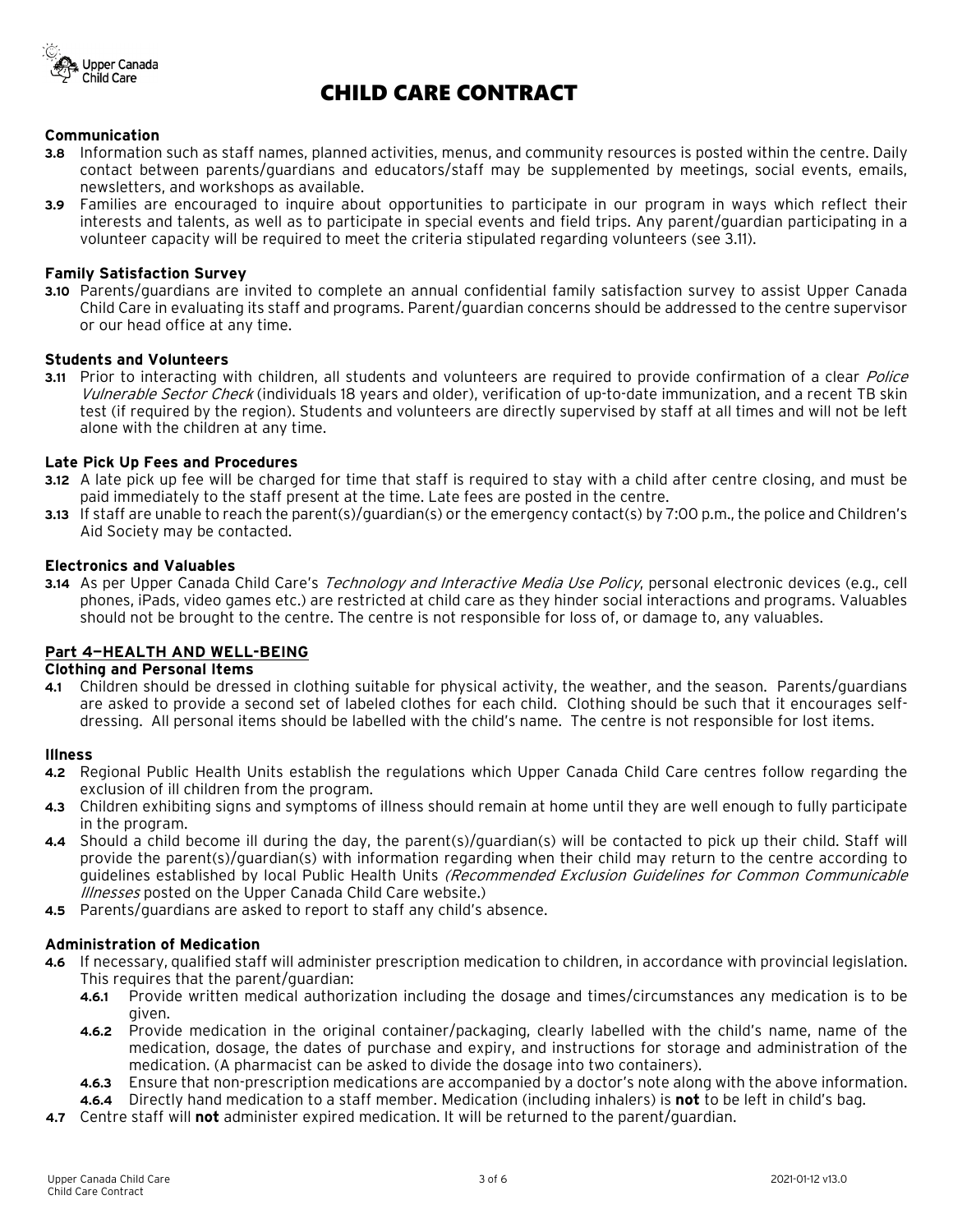

### **Outdoor Time**

**4.8** Ministry regulations require two hours of daily outdoor play for each child over 30 months of age and 30 minutes of outdoor play for school aged children. Parents/guardians are expected to prepare their children for the weather by sending them with appropriate clothing, sunscreen, and a refillable water bottle. All staff and supervisors are expected to take precautions to protect children from extreme weather conditions in accordance with Upper Canada Child Care's Outdoor Play and Inclement Weather policies. Children too ill to play outdoors should remain at home.

#### **Individualized Plans**

**4.9** Individualized plans are developed and implemented for all children with medical or inclusionary requirements. Parents/guardians are asked to identify if individualized plans are required upon registration. Staff will assist families to create strategies to support inclusion and wellness. If required, an *Individualized Support Plan* form must be completed and submitted to the centre supervisor **at least two weeks prior to start date** to allow for planning.

#### **Child Abuse Policy (Duty to Report)**

**4.10** In accordance with the *Child & Family Services Act*, it is the responsibility of every person in Ontario to immediately report to the Children's Aid Society if a person suspects that child abuse has occurred, or if a child is at risk of abuse. (This includes any person who performs professional duties with respect to children, any child care operator, or any parent/guardian). An individual's responsibility to report cannot be delegated to anyone else. Individuals must report their concerns directly to the Children's Aid Society, and follow their directions. If a parent/guardian, staff, or other accuses a staff member of abuse, it is the duty of the individual making the allegation **and** the centre to report the accusation to the Children's Aid Society and follow the direction given.

#### **Allergy Awareness**

**4.11** Peanuts and tree nuts are prohibited. Upper Canada Child Care is an allergy aware environment. While Upper Canada Child Care strives to protect children with allergies, it cannot guarantee a nut-free environment. Parents/guardians should read labels to avoid bringing in any product containing nuts or known allergens.

#### **Part 5—FINANCIAL RESPONSIBILITIES**

### **Commitment**

**5.1** In order to provide services, it is essential that the organization be financially stable. By signing this contract, the parent(s)/guardian(s) commit to the agreed upon payment schedule detailed in the Pre-Authorized Payment Plan. Failure to meet this financial commitment will result in termination of child care services (5.7).

#### **Fee Payment**

- **5.2** A non-refundable family registration fee of \$40, and a security deposit of \$200, is required upon enrollment. The security deposit will be applied to any remaining balance when a child is withdrawn from care.
- **5.3** Fees are processed exclusively through a pre-authorized payment system, according to a set schedule as outlined on the Pre-authorized Payment Plan.
- **5.4** According to individual payment terms, either the full fee amount is debited from the authorized account on the first of each month, **or** two equal payments are withdrawn on the first and fifteenth of each month. If the first or fifteenth occur on a weekend or holiday, accounts will be debited on the next business day. Daily rates are subject to availability.
- **5.5** Fees are determined by the classroom (i.e. age grouping) in which a child is placed. Where children cannot be placed in a classroom which matches their chronological age, the fees charged will match the classroom in which they attend. Placement in programs will be at the discretion of the centre supervisor (1.4). Should families choose to withdraw children unable to be placed in their classroom of choice, one month's notice is required (5.9).
- **5.6** A receipt of payment will be issued to the account holder(s) noted on the *Pre-authorized Payment Plan* after the year end for income tax purposes.

#### **Failure to Pay**

- **5.7** Should pre-authorized payment fail to process, an NSF fee of \$40 will be levied. The client has **five business days** to **pay all outstanding fees** including the NSF charges.
- **5.8** Failure to resolve any unpaid or overdue balances **within five business days** will ultimately result in termination of service. The deposit will then be applied to any outstanding balance. Child care spaces will not be held for accounts in arrears. Service can be reinstated (if space is available), once all charges are cleared and the security deposit is replaced via money order, bank draft, or certified cheque.

#### **Refunds**

**5.9** No refunds will be made for any absent days (e.g. vacation, sick days, scheduling conflicts), or days the centre was unable to open/was required to close early due to circumstances beyond the control of Upper Canada Child Care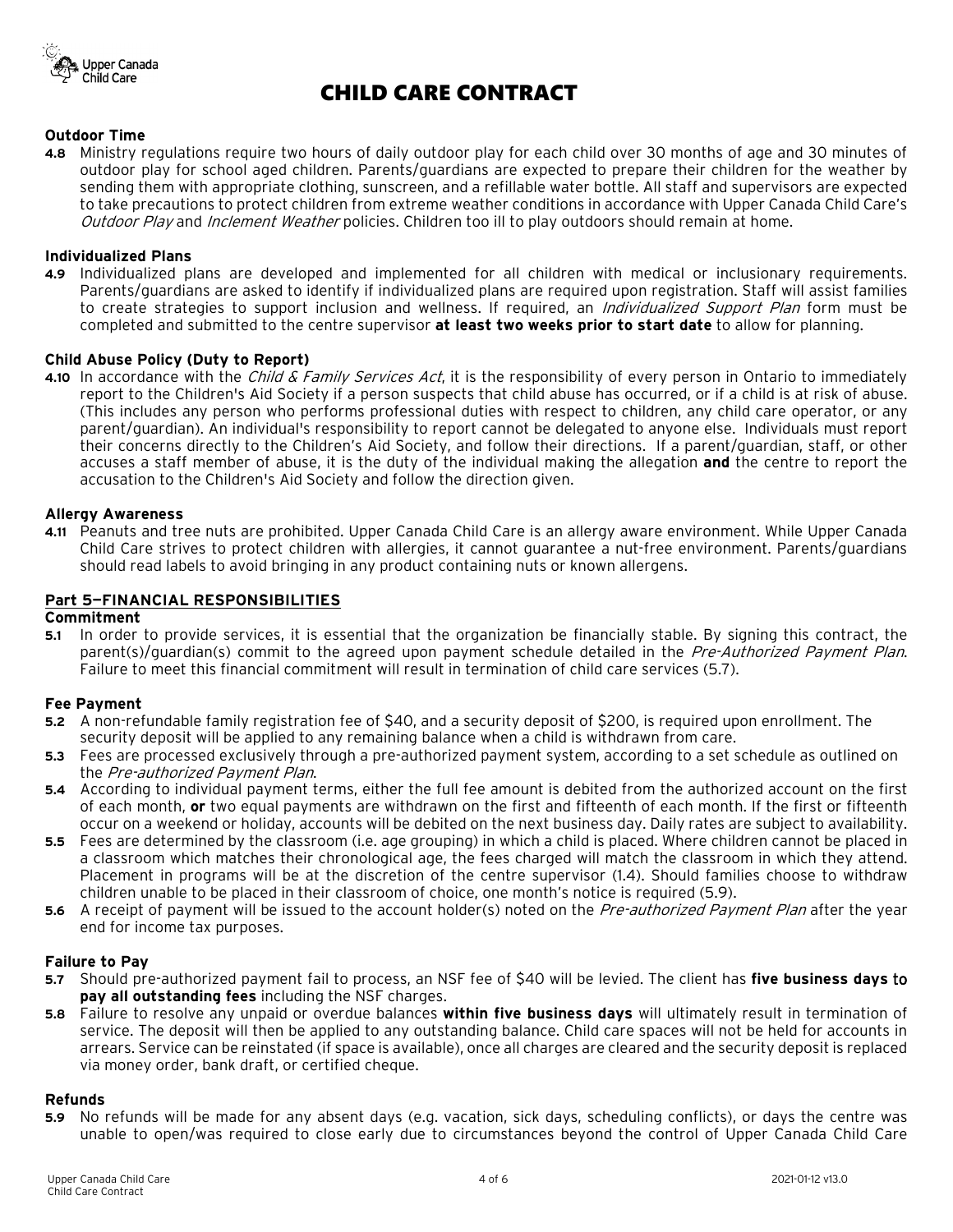

(including, but not limited to, natural disasters, emergency situations, inclement weather, denial of access to the school by the school board, and/or other health and safety concerns).

### **Withdrawal**

**5.10** Written and signed notice of permanent withdrawal or request for reduction in child care services by the parent(s)/guardian(s), must be provided to the centre **one month in advance of the effective date.** If the required notice is not received within the deadline, full program fees will be charged. Those receiving fee assistance will be subject to the notice period outlined in fee assistance agreements.

#### **Termination of Service**

**5.11** Written and signed notice of termination of service by Upper Canada Child Care must be provided to the parent(s)/guardian(s) one month in advance of the effective date. However, Upper Canada Child Care reserves the right to alter, suspend, or terminate services where there is (1) a failure to pay for services; (2) a breach of the Code of Conduct; (3) a consistent display of behaviour or conduct which is deemed to be unsafe or is such that Upper Canada Child Care (in its sole discretion) determines that it has insufficient resources to manage said behaviour; and (4) a parent/guardian conflict or separation/divorce proceedings that place undue stress on staff and resources.

## **PARENT/GUARDIAN AUTHORIZATIONS and ACKNOWLEDGEMENTS** (Please review each section and **initial**). **RECOMMENDED EXCLUSION GUIDELINES FOR COMMON COMMUNICABLE ILLNESSES (required)**

Initials: I/we acknowledge that a copy of the *Recommended Exclusion Guidelines for Common Communicable Illnesses* is available by request and on the UCCC website and I/we agree to abide by these guidelines.

## **APPLICATION OF SKIN CARE PRODUCTS (required)**

Initials: \_\_\_ I/we agree to provide the skin care products listed below. I/we understand that the products must be in the original container, clearly labeled with the child's full name, appropriate for the child's age, free of nut ingredients, and within the expiration date. \* Application by centre staff is limited to young children and those not yet developmentally ready to self-apply. I/we authorize application of skin care products as follows:

| <b>Skin Care Products</b>                                                | Note name of applicable child(ren):                             | Note name of applicable child(ren):   |
|--------------------------------------------------------------------------|-----------------------------------------------------------------|---------------------------------------|
| <b>Sunscreen</b> (with both UVA and<br>UVB protection, SPF 15 or higher) | Carried and applied by child with supervision<br>Initials:      | *Applied by centre staff<br>Initials: |
| Insect repellent<br>(containing 30% DEET or less)                        | Carried and applied by child with supervision<br>Initials: 1988 | *Applied by centre staff<br>Initials: |
| <b>Other products (list here)</b>                                        | Carried and applied by child with supervision<br>Initials:      | *Applied by centre staff<br>Initials: |
| Hand sanitizer (centre-provided)                                         | Carried and applied by child with supervision<br>Initials:      | *Applied by centre staff<br>Initials: |
| Diaper cream / ointment                                                  |                                                                 | *Applied by centre staff<br>Initials: |
| <b>Diaper wipes</b>                                                      |                                                                 | *Applied by centre staff<br>Initials: |

In the event that products provided are unusable/inaccessible, I/we authorize use of a suitable substitute. Initials:

## **COLLECTION AND USE OF PERSONAL INFORMATION (required)**

Initials: \_\_\_\_I/we hereby acknowledge that UCCC will collect, use, store, disclose, and transfer personal information I/we provide to Upper Canada Child Care and its affiliated child care centres and programs, as well as to third parties/agencies responsible for quality assurance, inspection, support etc. (e.g. Children's Services consultants, school board personnel, teachers, government agencies/bodies etc.) in accordance with the UCCC Privacy Policy. I/we acknowledge that the UCCC Privacy Policy is available by request and on the UCCC website (uppercanadachildcare.com/resources/). Removal of this consent may result in the inability of Upper Canada Child Care to provide service. I/we understand that email communication for the purpose of providing information about my child care program from Upper Canada Child Care and its affiliated child care centres and programs is necessary and a condition of service provision.

#### **Preferred email address(s) for communication:** \_\_\_\_\_\_\_\_\_\_\_\_\_\_\_\_\_\_\_\_\_\_\_\_\_\_\_\_\_\_\_\_\_\_\_\_\_ **(required)**